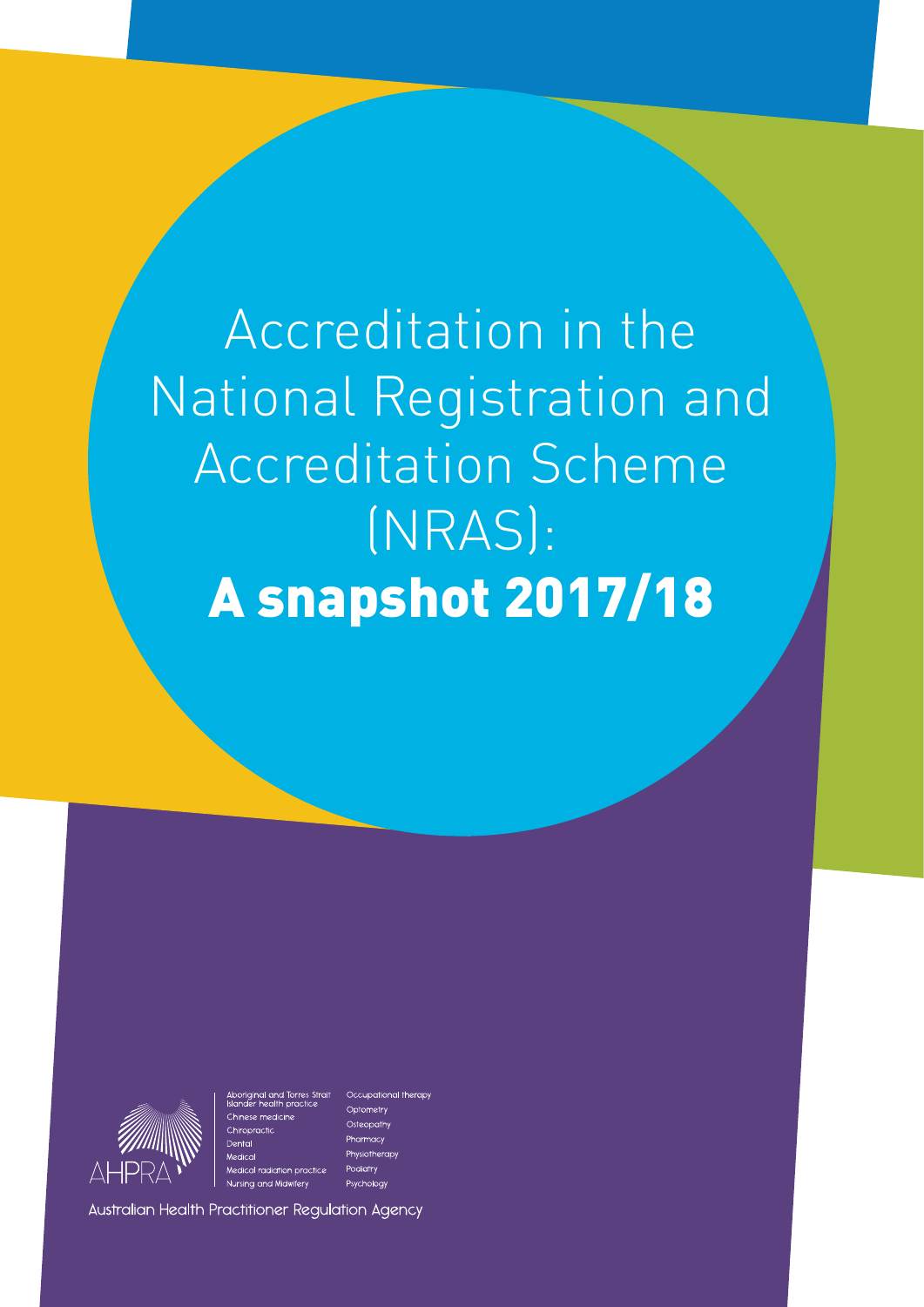# Introduction

The National Registration and Accreditation Scheme (the Scheme) was established by the Health Practitioner Regulation National Law (the National Law) in July 2010

The Scheme is multi-professional, regulating over 700,000 health practitioners across 15 professions. The accreditation functions in the National Law include developing accreditation standards, accrediting programs of study against approved accreditation standards and assessing overseas- qualified practitioners.

Accreditation is integral to the Scheme as it is the key way to ensure that individuals seeking registration have the knowledge, skills and professional attributes to safely and competently practice their profession in Australia.

**Snapshot of Accreditation** is a yearly summary of whole of scheme information about accreditation activities. This version is current at 30 June 2018.

# **Contents**

| Introduction                                               | 2              |
|------------------------------------------------------------|----------------|
| Accreditation                                              | 3              |
| Other bodies involved in accreditation                     | 4              |
| Accreditation and the lifecycle of<br>health practitioners | 5              |
| Accreditation activities 2017/18                           | $\overline{6}$ |
| What's new in accreditation                                | 7              |
| Student registrations                                      | 8              |
| Overseas qualified practitioner assessments                | 9              |
| Further details about work in accreditation                | 10             |
|                                                            |                |

# Contact us

Please contact AHPRA on 1300 419 495 or visit our website www.ahpra.gov.au.

This document was prepared by the Australian Health Practitioner Regulation Agency in collaboration with National Boards and the Health Professions Accreditation Collaborative Forum





Australia's accreditation authorities for regulated health professionals



Aboriginal and Torres Strait<br>Islander health practice Chinese medicine Chiropractic Dental Medical Medical radiation practice Nursing and Midwifery

Occupational therapy Optometry Osteopathy **Pharmacy** Physiotherapy Podiatry Psychology

Australian Health Practitioner Regulation Agency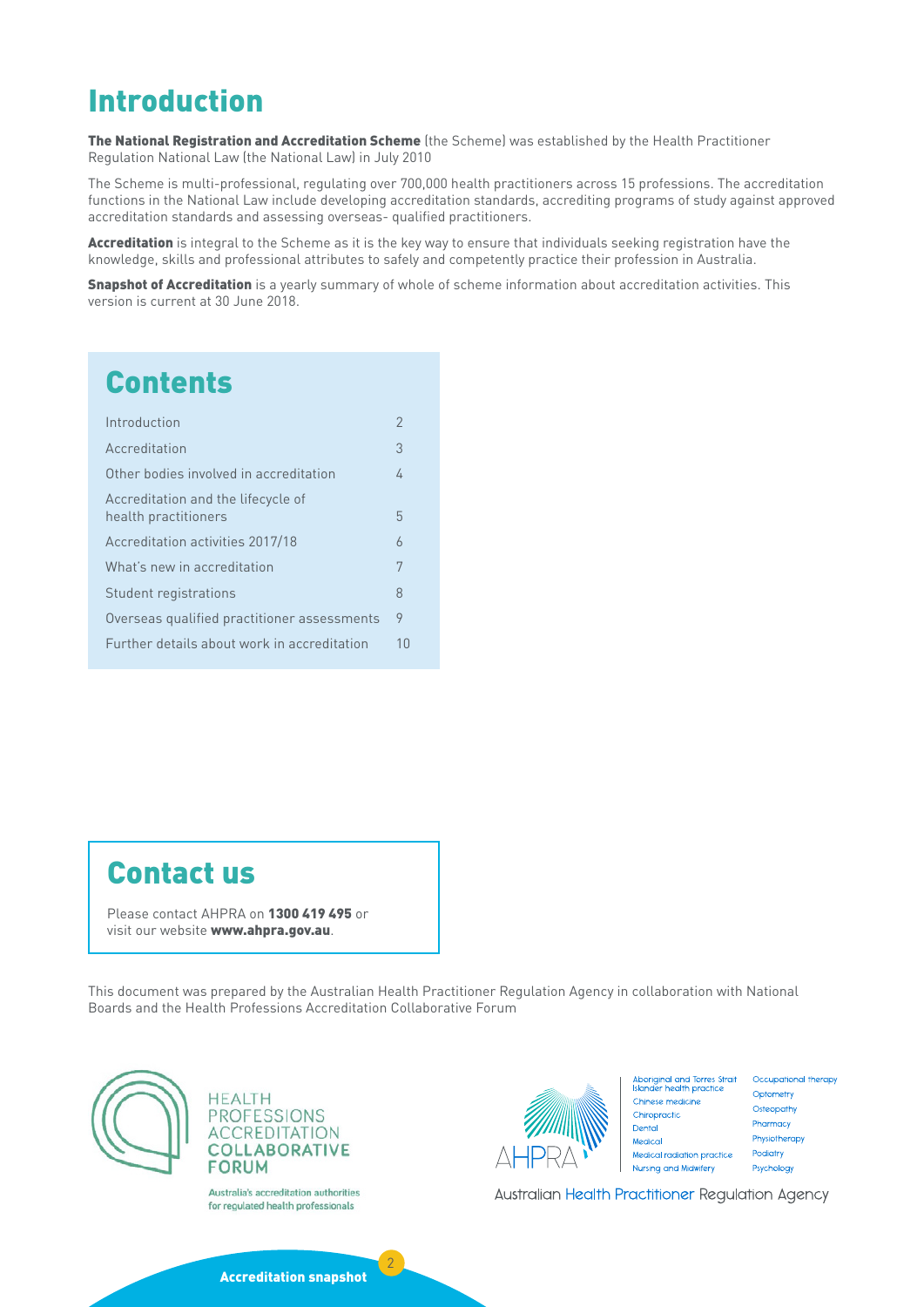# <span id="page-2-0"></span>Accreditation

# What is it?

#### Program Accreditation

Program accreditation is the process of assessing whether an educational program of study and the education provider that provides the program produce graduates who have the knowledge, skills and professional attributes to safely and competently practice the profession in Australia.

#### Practitioner Assessment

Practitioner assessment is the process of assessing whether an overseas-qualified practitioner has demonstrated the knowledge, clinical skills, and professional attributes to safely and competently practice the profession in Australia.

There are 11 external accreditation entities and three accreditation committees exercising accreditation functions in the National Scheme (see: [www.ahpra.gov.](http://www.ahpra.gov.au/Education/Accreditation-Authorities) [au/Education/Accreditation-Authorities\)](http://www.ahpra.gov.au/Education/Accreditation-Authorities):

## **Accreditation Committees:**

- Aboriginal and Torres Strait Islander Health Practice Accreditation Committee
- Chinese Medicine Accreditation Committee
- Medical Radiation Practice Accreditation Committee

#### **Accreditation Councils:**

- Council of Chiropractic Education Australasia
- Australian Dental Council
- Australian Medical Council
- Australian Nursing & Midwifery Accreditation Council
- Occupational Therapy Council of Australia Ltd
- Optometry Council of Australia and New Zealand
- Australasian Osteopathic Accreditation Council
- Australian Pharmacy Council
- Australian Physiotherapy Council
- Australian Psychology Accreditation Council
- Australian and New Zealand Podiatry Accreditation Council

# Accreditation in the National Scheme: Who does what?



- Exercises accreditation functions required by the National Board
- Establishes procedures for development/review of accreditation and registration standards
- Provides advice to National Board on accreditation matters
- Assesses education providers/ programs of study against accreditation standards
- Accredits programs of study
- Monitors accredited programs
- May assess overseas-qualified practitioners and/or accrediting and examining authorities to provide advice on practitioners' knowledge, clinical skills and professional attributes
- Decides on its accreditation authority (council or committee)
- Approves accreditation standards
- Develops/reviews registration requirements and standards with wide public consultation
- Considers advice from accreditation authority
- Approves or refuses to approve an accredited program of study as providing a qualification for the purposes of registration
- Uses assessment advice to determine whether overseas qualified practitioners are qualified for registration

- Enters into contracts with accreditation councils
- Establishes procedures for development/review of accreditation and registration standards
- Provides support and advice to National Boards/Accreditation Committees in exercising their functions
- Publishes up to date list of approved programs
- Establishes/administers procedures for registration applications and other matters relating to health practitioner registration including overseas qualified practitioners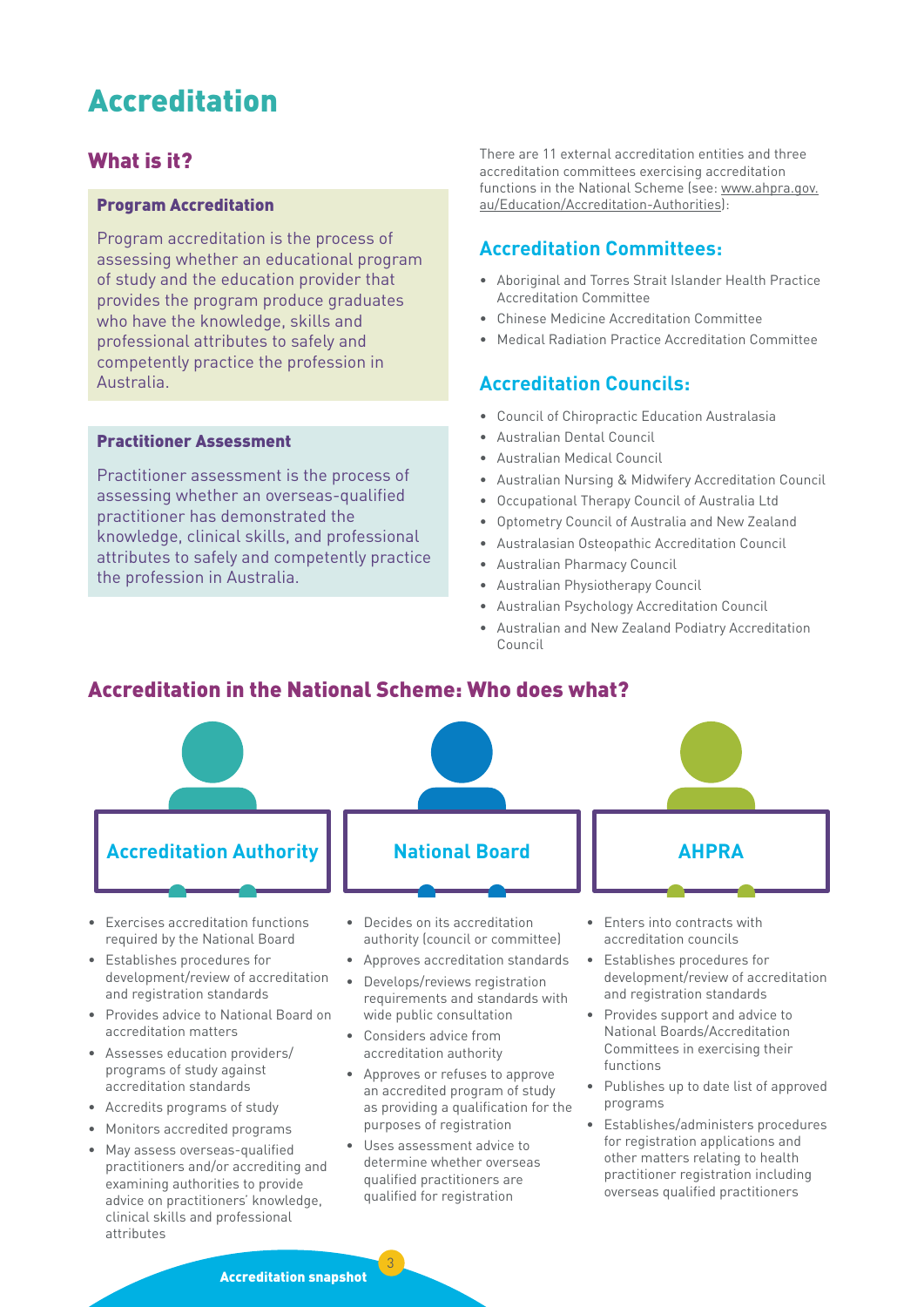# <span id="page-3-0"></span>Other bodies involved in accreditation



#### Accreditation Liaison Group

The National Boards, accreditation authorities and AHPRA have established an Accreditation Liaison Group (ALG) to facilitate effective delivery of accreditation within the National Scheme. The ALG is a committee of the Forum of NRAS Chairs and, as an advisory group, it provides an important mechanism to consider shared issues in accreditation across National Boards, accreditation authorities and AHPRA. The ALG has developed a number of reference documents to promote consistency and good practice in accreditation while taking into account the variation across entities. These documents have been approved by National Boards and Accreditation Authorities. Examples include the *Quality framework for the accreditation function*.



#### The Health Professions' Accreditation Collaborative Forum

The [Health Professions' Accreditation](http://www.hpacf.org.au/)  [Collaborative Forum](http://www.hpacf.org.au/) (HPACF), formerly known as the Health Professions' Accreditation Councils' Forum, is the coalition of the entities appointed by the National Boards as accreditation authorities for the professions regulated under the National Law. The HPACF has been meeting regularly since 2007, prior to the commencement of the Scheme, to consider matters of common interest, principally matters concerning the accreditation of education and training programs in the regulated health professions and advocating for good accreditation practices. The HPACF engages with AHPRA and the National Boards.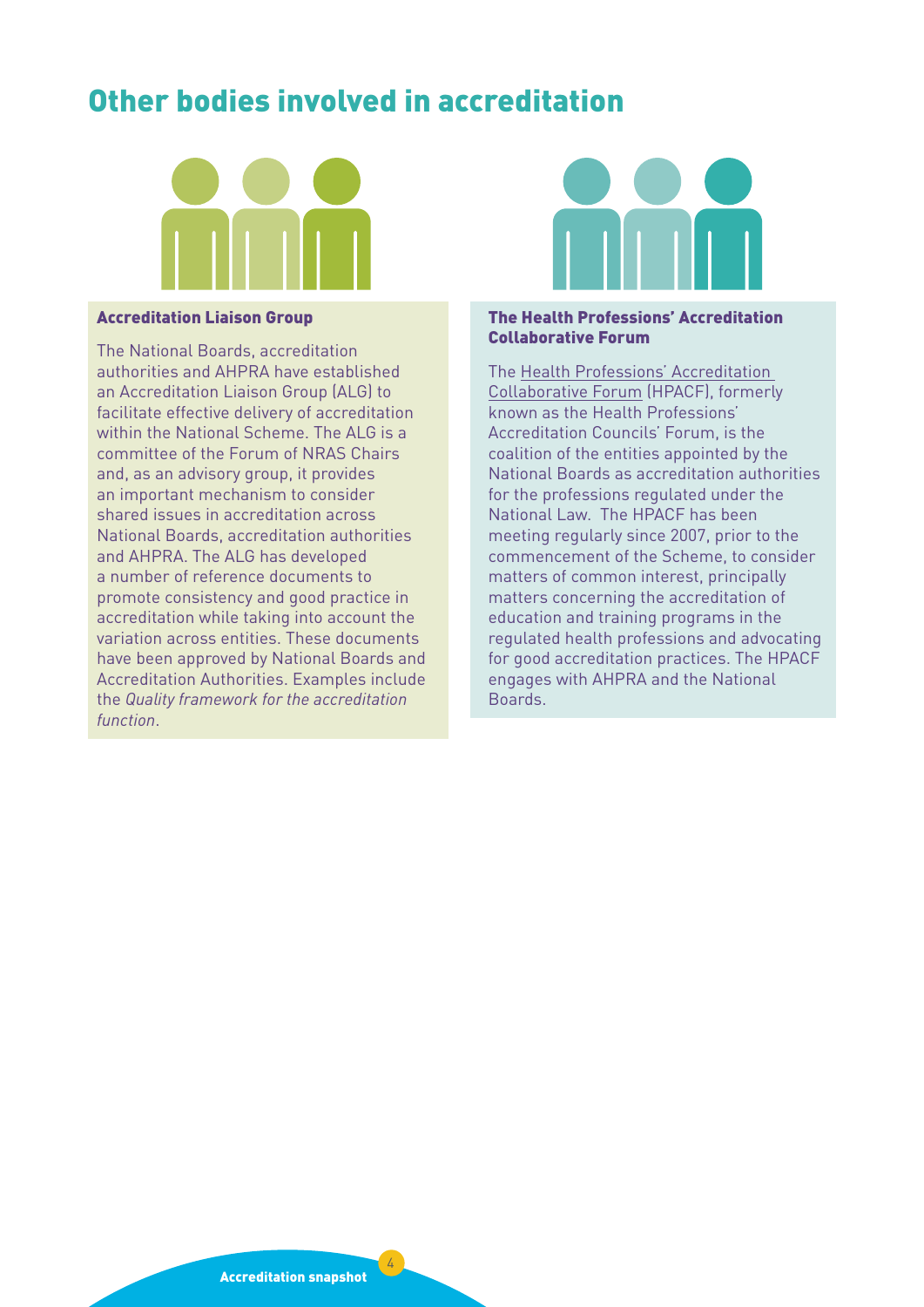# <span id="page-4-0"></span>Accreditation and the lifecycle of health practitioners

# Lifecycle of a health practitioner



a notification about a practitioner's performance, conduct or health, AHPRA will work with the National Board to assess what regulatory action is required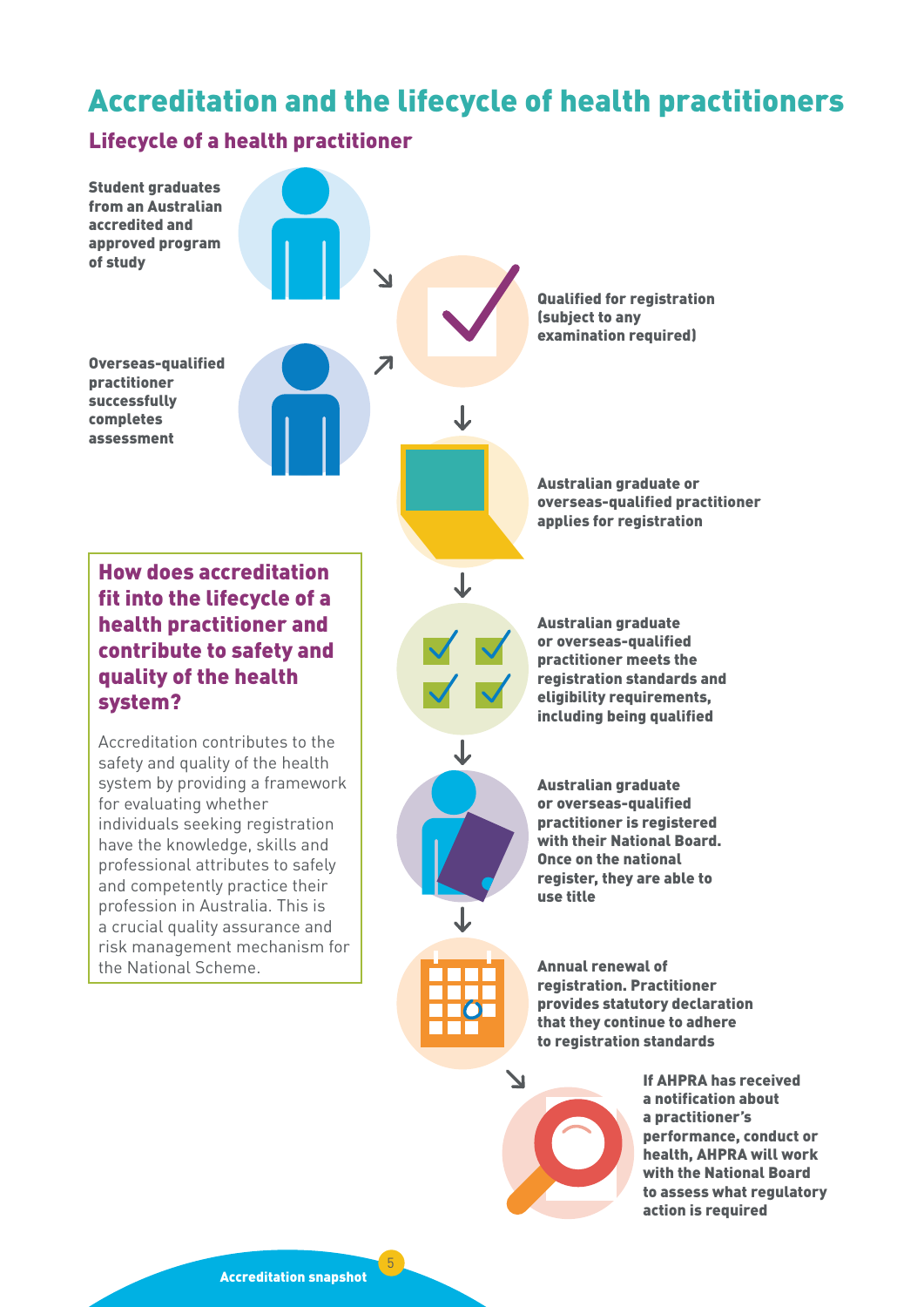# <span id="page-5-0"></span>Accreditation activities 2017/18

# Program accreditation

42 new programs accredited 137 programs re-accredited 359 programs monitored 46 site visits undertaken



# Program accreditation

Over 900 accredited programs Over 300 providers offering accredited programs





# Practitioner assessment activities

Over 6,000 overseas-qualified health practitioners assessed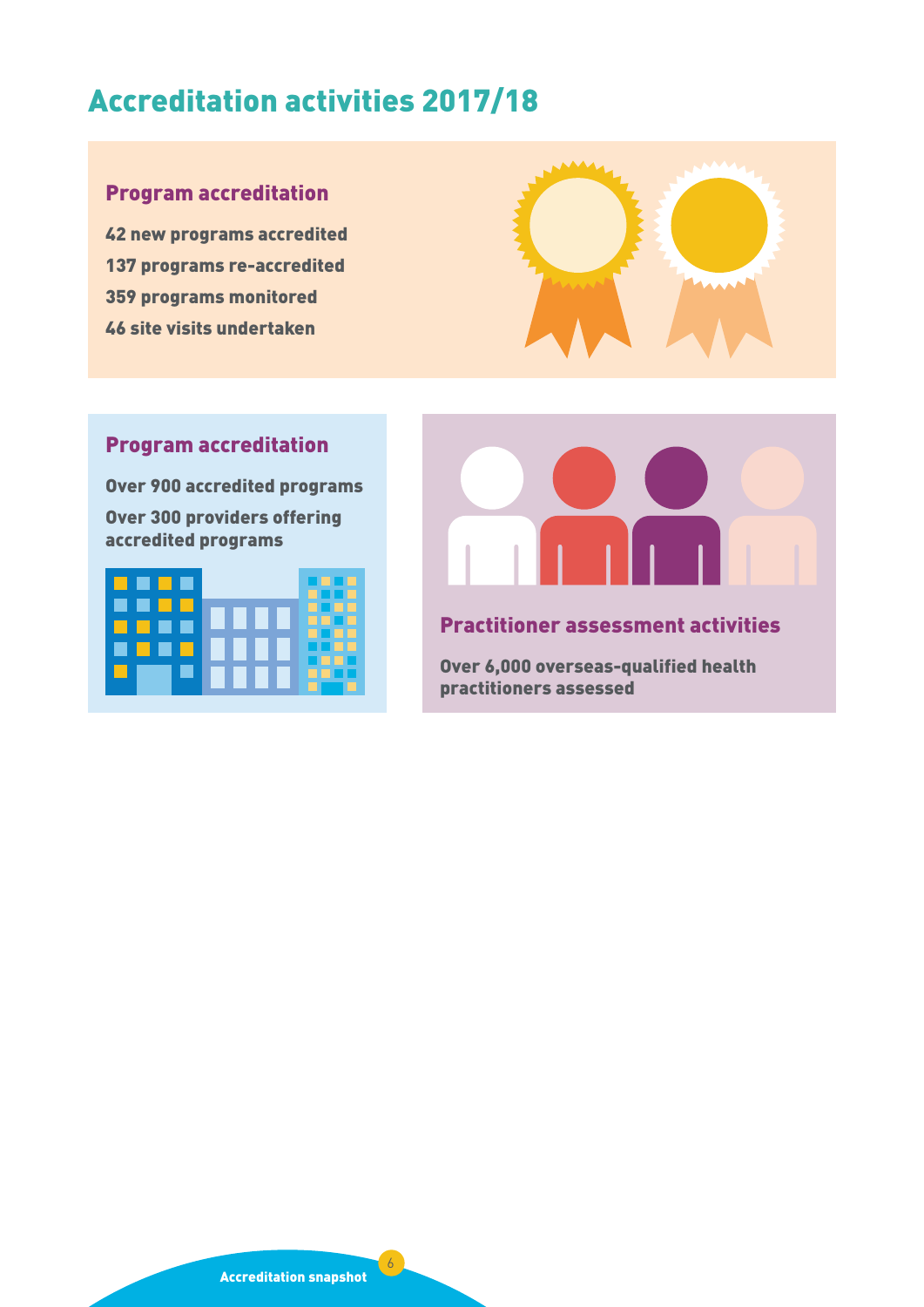# <span id="page-6-0"></span>What's new in accreditation

# 2018

161,114\* registered students studying to be health practitioners through an accredited and approved program of study or clinical training program



#### Program assessment

6 new standards published in 2017/18

9 standards currently under review

# Assessment of overseas qualified practitioners

Two accreditation authorities reviewing aspects of examinations

#### New accreditation standards: What are they?

Accreditation standards are used to assess whether a program of study, and the education provider that provides the program of study, provides graduates of the program with the knowledge, skills and professional attributes to practise the profession

#### Links to new standards

[Accreditation Standards and Evidence](http://www.ocanz.org/assets/Accreditation/99caa12235/PART-2-Accreditation-Standards-and-Evidence-Guide-for-Entry-Level-Optometry-Programs-Effective-1-Jan-2017.pdf)  [Guide for Entry-Level Optometry](http://www.ocanz.org/assets/Accreditation/99caa12235/PART-2-Accreditation-Standards-and-Evidence-Guide-for-Entry-Level-Optometry-Programs-Effective-1-Jan-2017.pdf)  [Programs - Part 2 \(2017\)](http://www.ocanz.org/assets/Accreditation/99caa12235/PART-2-Accreditation-Standards-and-Evidence-Guide-for-Entry-Level-Optometry-Programs-Effective-1-Jan-2017.pdf)

[Accreditation Standards for programs](https://www.medicalboard.gov.au/Accreditation/Approved-programs-of-study-for-acupuncture-endorsement.aspx)  [of study leading to endorsement of](https://www.medicalboard.gov.au/Accreditation/Approved-programs-of-study-for-acupuncture-endorsement.aspx)  [registration of medical practitioners](https://www.medicalboard.gov.au/Accreditation/Approved-programs-of-study-for-acupuncture-endorsement.aspx)  [for acupuncture \(2017\)](https://www.medicalboard.gov.au/Accreditation/Approved-programs-of-study-for-acupuncture-endorsement.aspx)

[Accreditation Standards for](https://www.chiropracticboard.gov.au/documents/default.aspx?record=WD17%2f23450&dbid=AP&chksum=7OWISwKy8O9cGb4IyUaHxQ%3d%3d)  [Chiropractic Programs and](https://www.chiropracticboard.gov.au/documents/default.aspx?record=WD17%2f23450&dbid=AP&chksum=7OWISwKy8O9cGb4IyUaHxQ%3d%3d)  [Competency Standards for](https://www.chiropracticboard.gov.au/documents/default.aspx?record=WD17%2f23450&dbid=AP&chksum=7OWISwKy8O9cGb4IyUaHxQ%3d%3d)  [Graduating Chiropractors \(2017\)](https://www.chiropracticboard.gov.au/documents/default.aspx?record=WD17%2f23450&dbid=AP&chksum=7OWISwKy8O9cGb4IyUaHxQ%3d%3d)

[Enrolled Nurse Accreditation](https://www.anmac.org.au/sites/default/files/documents/ANMAC_EN_Standards_web.pdf)  [Standards \(2017\)](https://www.anmac.org.au/sites/default/files/documents/ANMAC_EN_Standards_web.pdf)

[Accreditation Standards and Evidence](http://www.ocanz.org/assets/Accreditation/2e7cb8b32b/Ocular-Therapeutics-Accreditation-Standards-and-Evidence-Guide-Final-MARCH-2017.pdf)  [Guide for Programs of Study in Ocular](http://www.ocanz.org/assets/Accreditation/2e7cb8b32b/Ocular-Therapeutics-Accreditation-Standards-and-Evidence-Guide-Final-MARCH-2017.pdf) [Therapeutics](http://www.ocanz.org/assets/Accreditation/2e7cb8b32b/Ocular-Therapeutics-Accreditation-Standards-and-Evidence-Guide-Final-MARCH-2017.pdf) [\(effective 1 January](http://www.ocanz.org/assets/Accreditation/99caa12235/PART-2-Accreditation-Standards-and-Evidence-Guide-for-Entry-Level-Optometry-Programs-Effective-1-Jan-2017.pdf)  [2018\)](http://www.ocanz.org/assets/Accreditation/99caa12235/PART-2-Accreditation-Standards-and-Evidence-Guide-for-Entry-Level-Optometry-Programs-Effective-1-Jan-2017.pdf)

[Accreditation Standards for](http://www.psychologycouncil.org.au/sites/default/files/public/APAC_Accreditation_Standards_2018_Jan_Version_for_Online_Publishing_Single.pdf)  [Psychology Programs \(effective 1](http://www.psychologycouncil.org.au/sites/default/files/public/APAC_Accreditation_Standards_2018_Jan_Version_for_Online_Publishing_Single.pdf)  [January 2019\)](http://www.psychologycouncil.org.au/sites/default/files/public/APAC_Accreditation_Standards_2018_Jan_Version_for_Online_Publishing_Single.pdf)



\*students in pre-registration programs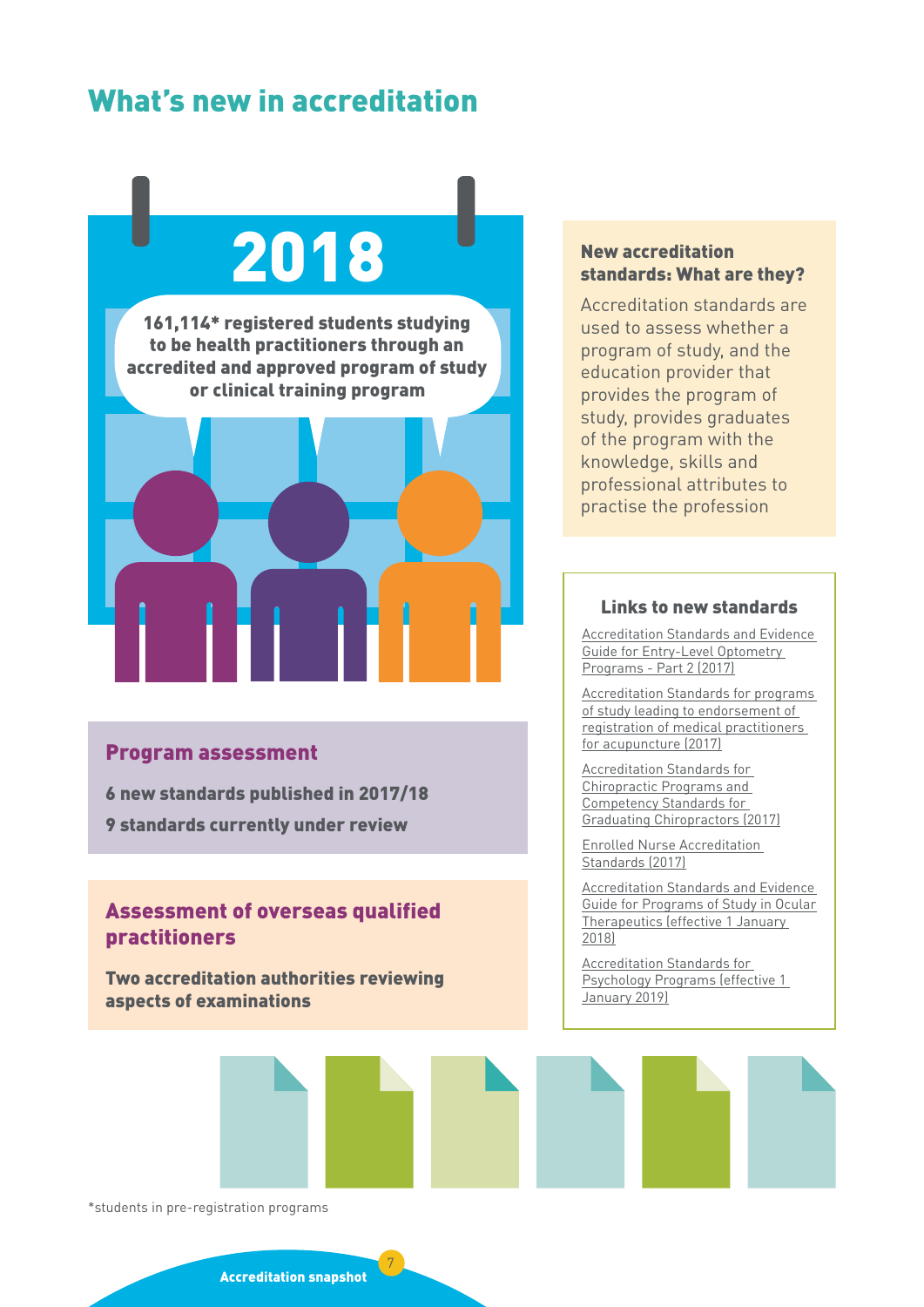# <span id="page-7-0"></span>Student registrations

# A breakdown by profession at 30 June 2018



- Aboriginal and Torres Strait Islander health practice 490 registered students
- Chinese medicine 1,220 registered students
- Chiropractic 2,209 registered students
- **O** Dental 4,832 registered students
- **Medical** 19,111 registered students
- Medical radiation practice 4,424 registered students
- Nursing 97,361 registered students
- **Midwfery** 3,495 registered students
- Occupational therapy 8,079 registered students
- Optometry 1,936 registered students
- **Osteopathy** 1,456 registered students
- **Pharmacy** 6,487 registered students
- **Physiotherapy** 8,472 registered students
- Podiatry 1,482 registered students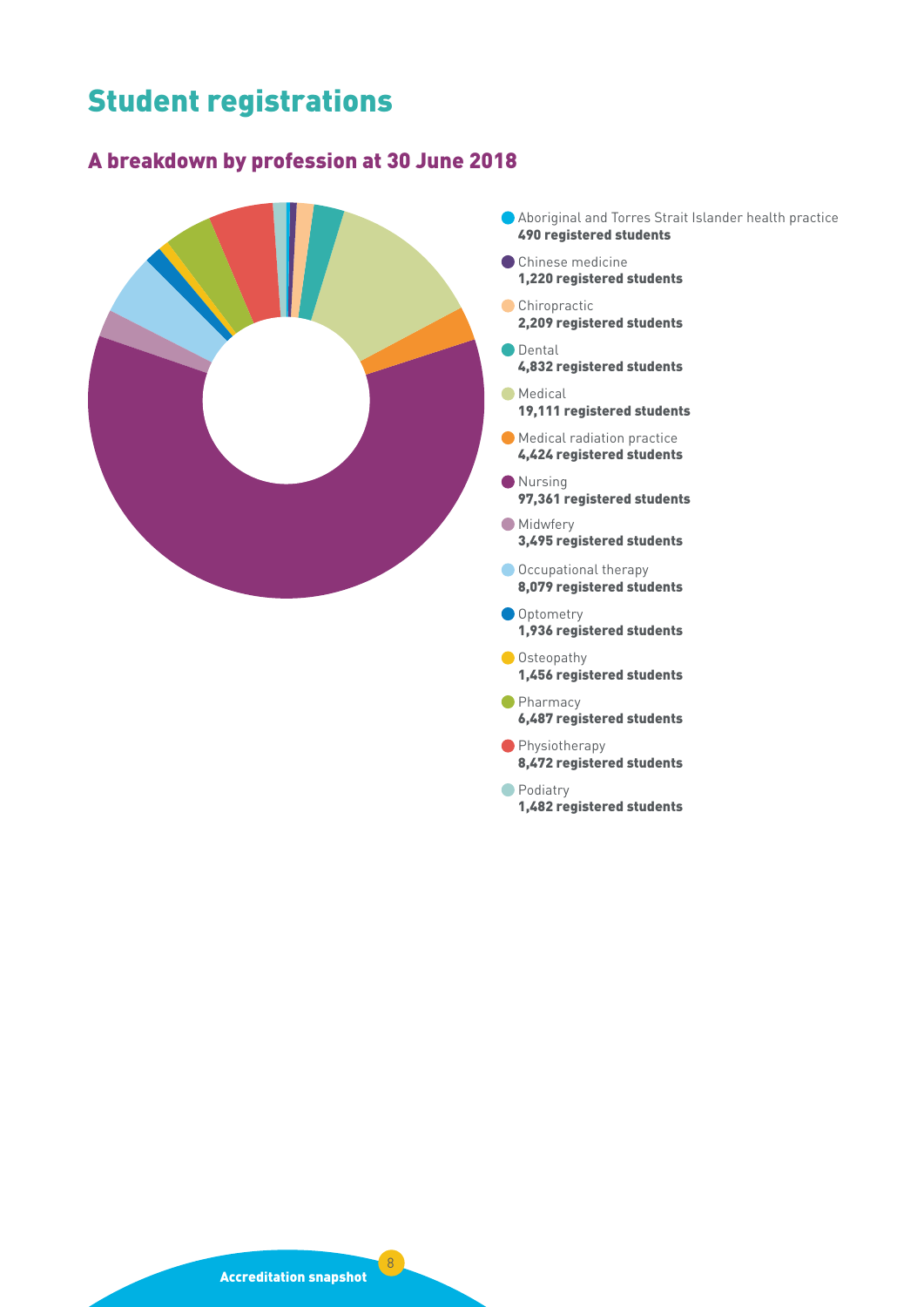# <span id="page-8-0"></span>Overseas qualified practitioner assessments



9 accreditation authorities assess overseas-qualified practitioners seeking registration in a registered health profession in Australia

Council of Chiropractic Education Australasia

Australian Dental Council

Australian Medical Council

Occupational Therapy Council of Australia Ltd

Optometry Council of Australia and New Zealand

Australasian Osteopathic Accreditation Council

Australian Pharmacy Council

Australian Physiotherapy Council

Australian and New Zealand Podiatry Accreditation Council